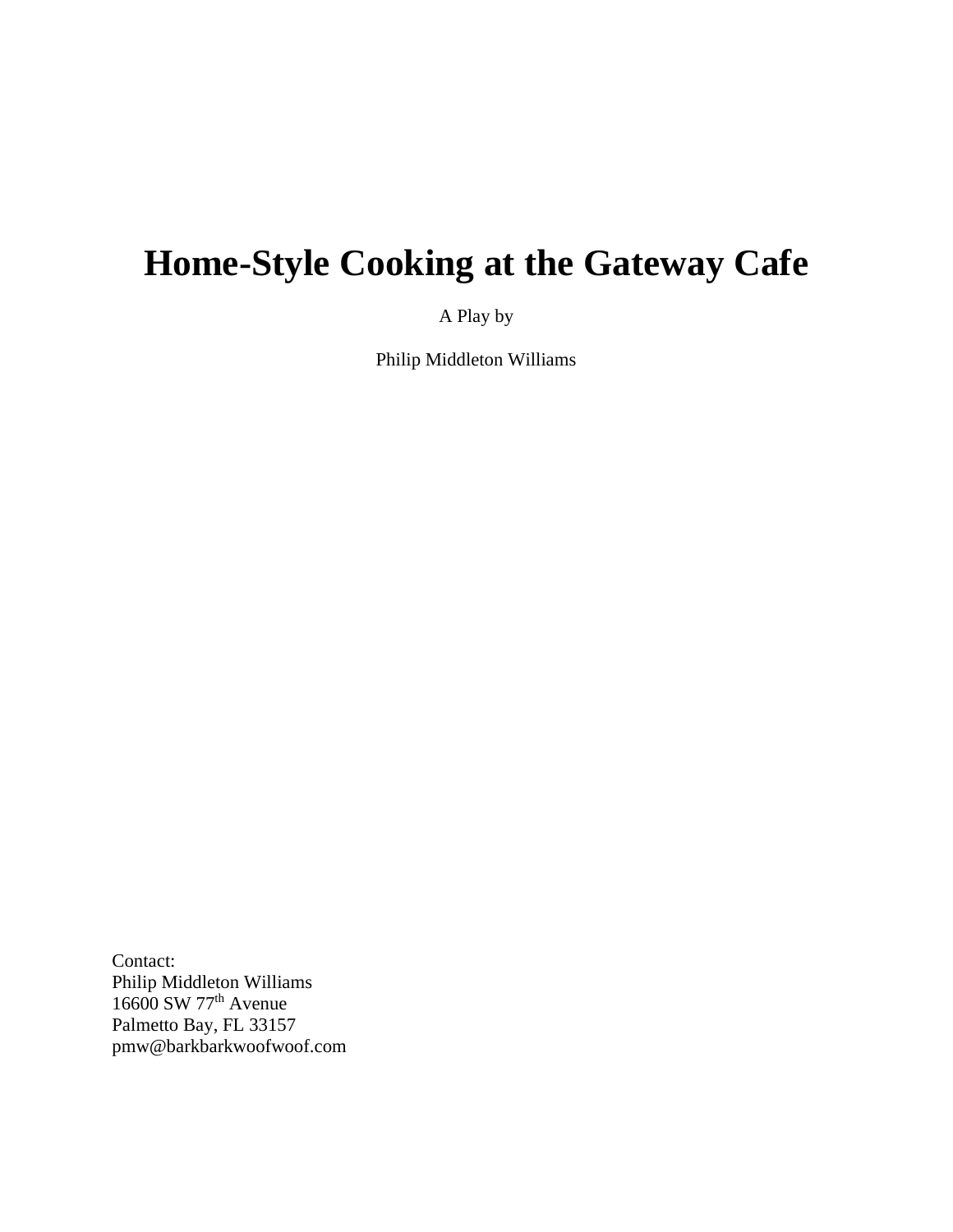## **CHARACTERS:**

CELESTE: Mid-fifties. Owner of the Gateway Cafe EVA: Mid-thirties. CELESTE's daughter J.R.: Mid-twenties. CELESTE's son. LARRY: Mid-thirties. Local guy. GINA: Mid-thirties. Local; Mestiza heritage. ROBBY: Mid-twenties. Local kid. TIM: Mid-thirties. Former local, visiting. RAY: Middle-aged. Out of towner.

### **PLACE and TIME:**

The Gateway Cafe, a diner in a small western town in the U.S. Present day.

### **PRODUCTION NOTES:**

The spelling of the word "café" in this play is done without the accent over the final "e." Keep the spelling as it is in the script on programs and promotional material.

The set does not have to be fully realized as described; it is there to set the atmosphere and give the director and actors a sense of place. The play can be done with a table and six chairs.

**Home-Style Cooking at the Gateway Cafe** was first produced as a reading at the Valdez Theatre Conference in Valdez, Alaska, on June 23, 2021. It was directed by Cody Goulder with the following cast:

CELESTE: Tamar Shai Bolkvadze EVA: Veronica Bissell J.R.: Jay Stevens LARRY: Ian McEwan GINA: Cynthia Steele ROBBY: Skyler Ray Benson Davis TIM: Daniel Rozak RAY: Paul Braverman

Stage Instructions: Cassie Jeremias

Copyright © 2021 by Philip Middleton Williams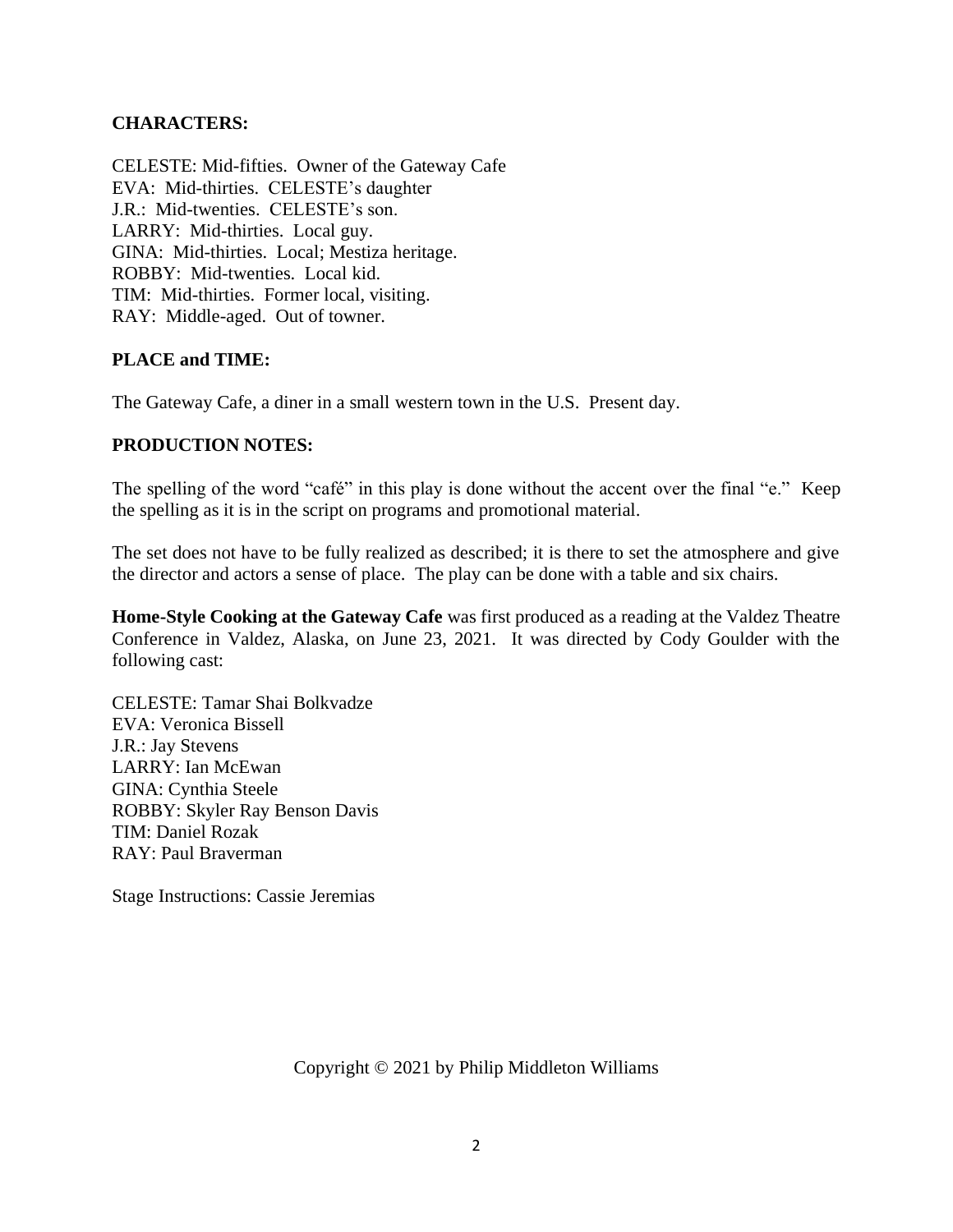#### **Home-Style Cooking at the Gateway Cafe**

*The setting is the Gateway Cafe, a diner in a small western town in the U.S. Stage Right is the clear glass door from the outside. There is a restaurant-style table with chairs center stage. It has the usual settings: salt and pepper and sugar packet holder. Along the back wall is a counter with a coffeemaker, coffee mugs, paper to-go coffee cups, a small counter-top refrigerator, and a cash register at one end. Stage Left leads off to the kitchen and restrooms.*

*At rise, it is mid-morning after the breakfast rush. There are no customers at the table or counter. Off Stage Left we hear the sound of dishes and silverware clattering as they are being washed, and from the kitchen we hear the tinny sound of a radio playing country music. J.R., an attractive and in-shape young man in his mid-twenties in jeans and a polo shirt, is sitting at the table counting a small pile of bills and change. From the pile he pulls a small pamphlet. He looks at it, shakes his head, and mutters something.*

*EVA enters from Stage Left carrying coffee mugs that she sets next to the coffeemaker. She is J.R.'s older sister, early-to-mid thirties, full-figured, wearing a colorful blouse and jeans.*

EVA: How'd you do?

J.R.: Twenty-five-seventy-five. (*Holds up pamphlet.*) And another love note from The Lord's Messengers.

EVA: Goddammit.

(*EVA comes over to the table, snatches the pamphlet.*)

EVA (*cont'd*): Mom! They're at it again!

(*CELESTE comes on from Stage Right. She is EVA and J.R.'s mother, in her mid-fifties. She is wearing an apron spattered with grease and stains over her blouse and jeans, and a hairnet.*)

CELESTE: Let me see it.

(*EVA hands her the pamphlet.*)

J.R. (*mockingly pious*): "The true reward is not in money. Only Jesus Christ can give you everything you need." Table of six and a thirty-five-dollar tab. That's at least seven bucks they stiffed me out of.

CELESTE: God… (*Restrains herself.*) Blast. Next time they're in here, just slap ten percent on the bill when you ring them up.

J.R.: Won't work. They argued over the two bucks I charged for the large O.J. Forget it, Mom, it's not worth it.

CELESTE: Well, if I see 'em, I'm gonna have to go to confession twice for what I'll say to them if they stiff you again. I'd ask 'em how many of these tracts you need to pay your rent.

(*CELESTE starts to exit to the kitchen.*)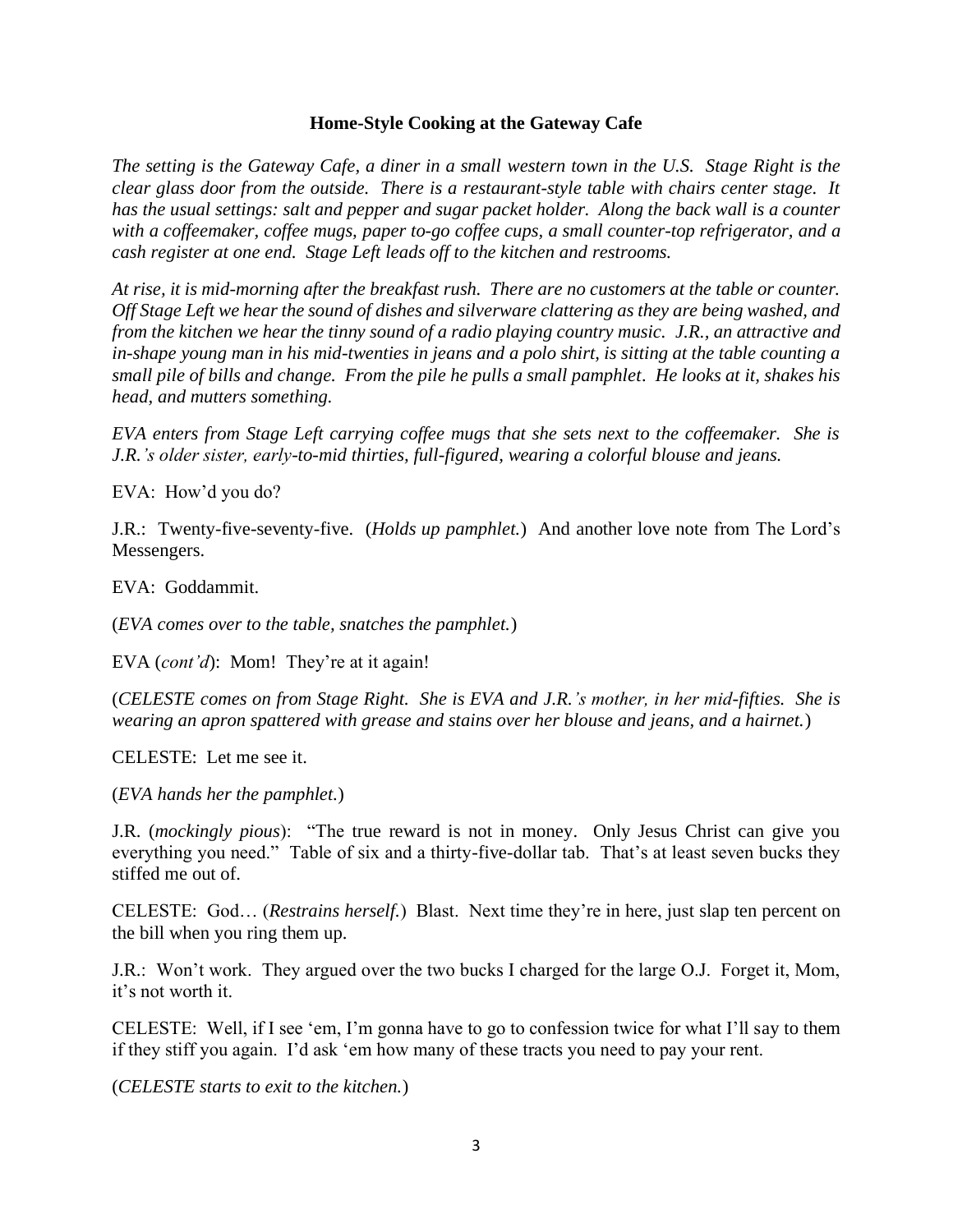J.R.: Mom, what's the lunch special today?

CELESTE (*as she exits*): Same as yesterday. Meatloaf with mashed potatoes and green beans. I got a ton left over.

J.R. (*as he gathers up his tips*): Okay, we'll call it "vintage cuisine."

EVA: And charge five bucks with a drink.

(*LARRY, followed by ROBBY and GINA, enter. LARRY is a bearish man in his mid-thirties in greasy coveralls and work boots. ROBBY is a shy, well-built young man in his mid-twenties in a sleeveless t-shirt, jeans, and work boots. GINA is a Mestiza in her mid-thirties wearing a workshirt, colorful vest, jeans, and cowboy boots. They go to the table and sit.*)

LARRY (*continuing a conversation from the time he entered*): So, I told him, look, either let me put in the rebuild that I got on the shelf right now, or wait until the new one comes in next week. Either way, your damn Pontiac wagon needs an alternator.

ROBBY: What'd he do?

LARRY: Should have the rebuild installed this afternoon. Be glad to get that P.O.S. outta my shop.

(*They all chuckle. EVA, without asking, brings three coffee mugs and the coffee carafe.*)

EVA (*as she fills the mugs*): So, coffee break already?

LARRY: Hey, I already have a wife. 'Sides, I need something to keep me awake.

GINA: And things are a little quiet at my place.

CELESTE (*off*): Gina!

GINA: Oh, shit.

CELESTE (*off*): Where the hell's my potting soil?

GINA: It's coming in today! I swear!

(*CELESTE enters Stage Right brandishing a large spatula like a weapon.*)

CELESTE: That's what you said yesterday. I got three huge geraniums that are dying to be repotted and I can't do a thing with them.

J.R.: She means I can't do a thing with them.

CELESTE: That's right. J.R. can't do a thing with them.

J.R.: That's because you can kill a cactus just by looking at it.

CELESTE: Well, you're the one with the green thumb.

J.R.: Three African violets on my window sill and suddenly I'm the Plant Whisperer.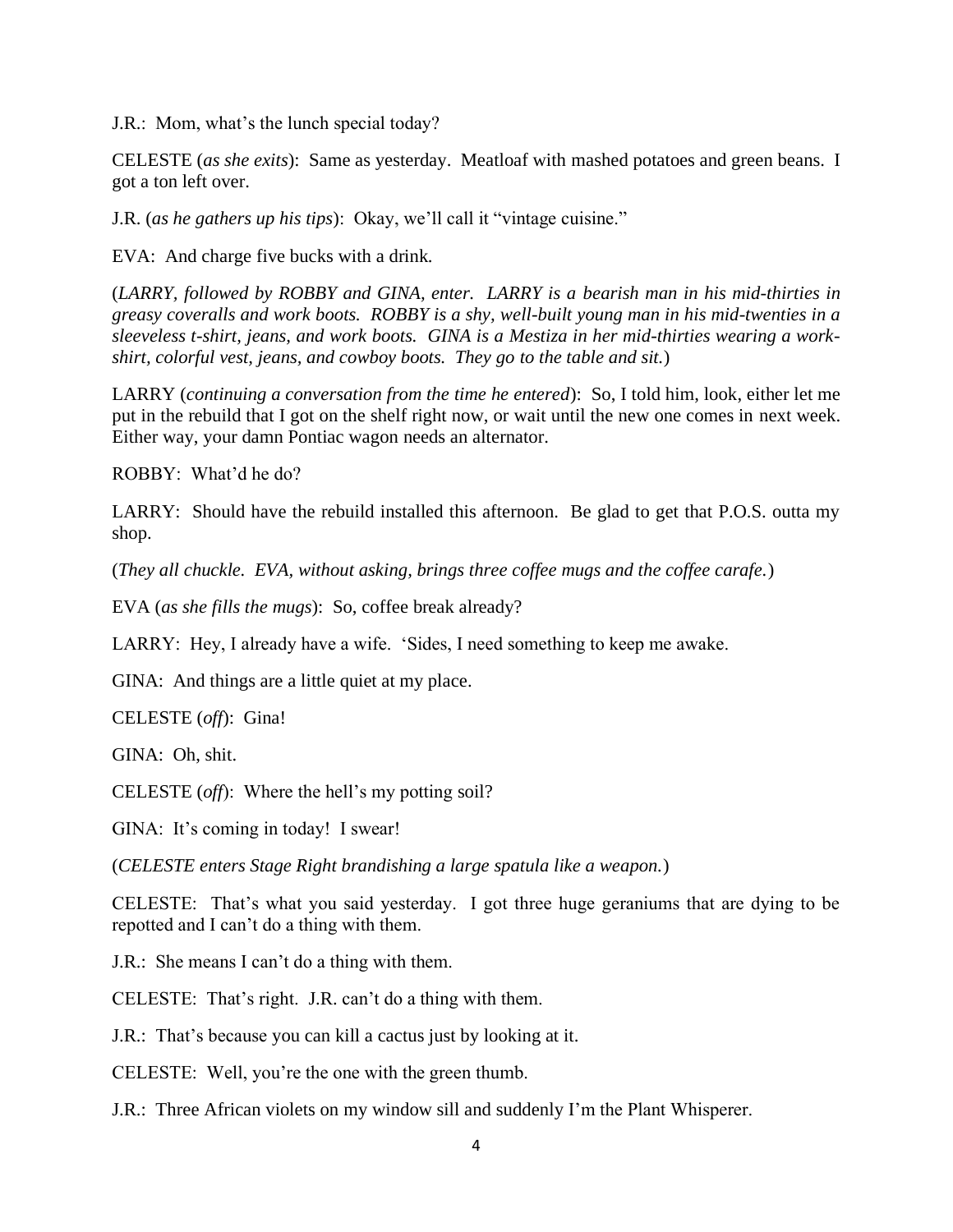EVA: Robby, what've they got you doing today?

ROBBY: Oh, I'm over on Elm Street diggin' out that storm drain from all the debris that came in from the rain the other day.

EVA: You wanna take a look at the one in front of my place? It's all clogged up.

ROBBY (*shrugging*): If the town gives me a work order, sure.

EVA: I'll call Gil and have him get right on it.

ROBBY: He's on vacation this week.

EVA: Shoot.

ROBBY: If I get time, I'll take care of it.

EVA: Aw, love you.

ROBBY (*shy grin*): Anything for you.

(*TIM enters from Stage Right. He is a handsome man in his mid-thirties, dressed casually but nicely: jeans, casual shirt, and loafers without socks. He grins as he enters. CELESTE sees him.*)

CELESTE: Well, bless my soul, look who's back in town.

TIM: Hi, Celeste.

(*CELESTE goes to him and embraces him.*)

CELESTE: I heard you were coming home.

LARRY: Well, there you are. How's things in Tinseltown?

TIM: Glad to be outta there for a while. (*Crosses to EVA and embraces her.*) How are you?

EVA: I'm good! How long are you home for?

TIM: Two whole weeks. (*To J.R.*) Hey, J.R., great to see you. You look good.

J.R.: Thanks, you too.

TIM: Hey, Robby. (*Goes to ROBBY, they shake hands.*) How's your mom?

ROBBY: She's good. Getting better all the time.

TIM: Can I come by and see her?

ROBBY: Sure, she'd love that. She's all done with the chemo.

TIM: Great. I want to tell her that I finally made through *War and Peace*.

ROBBY: Really?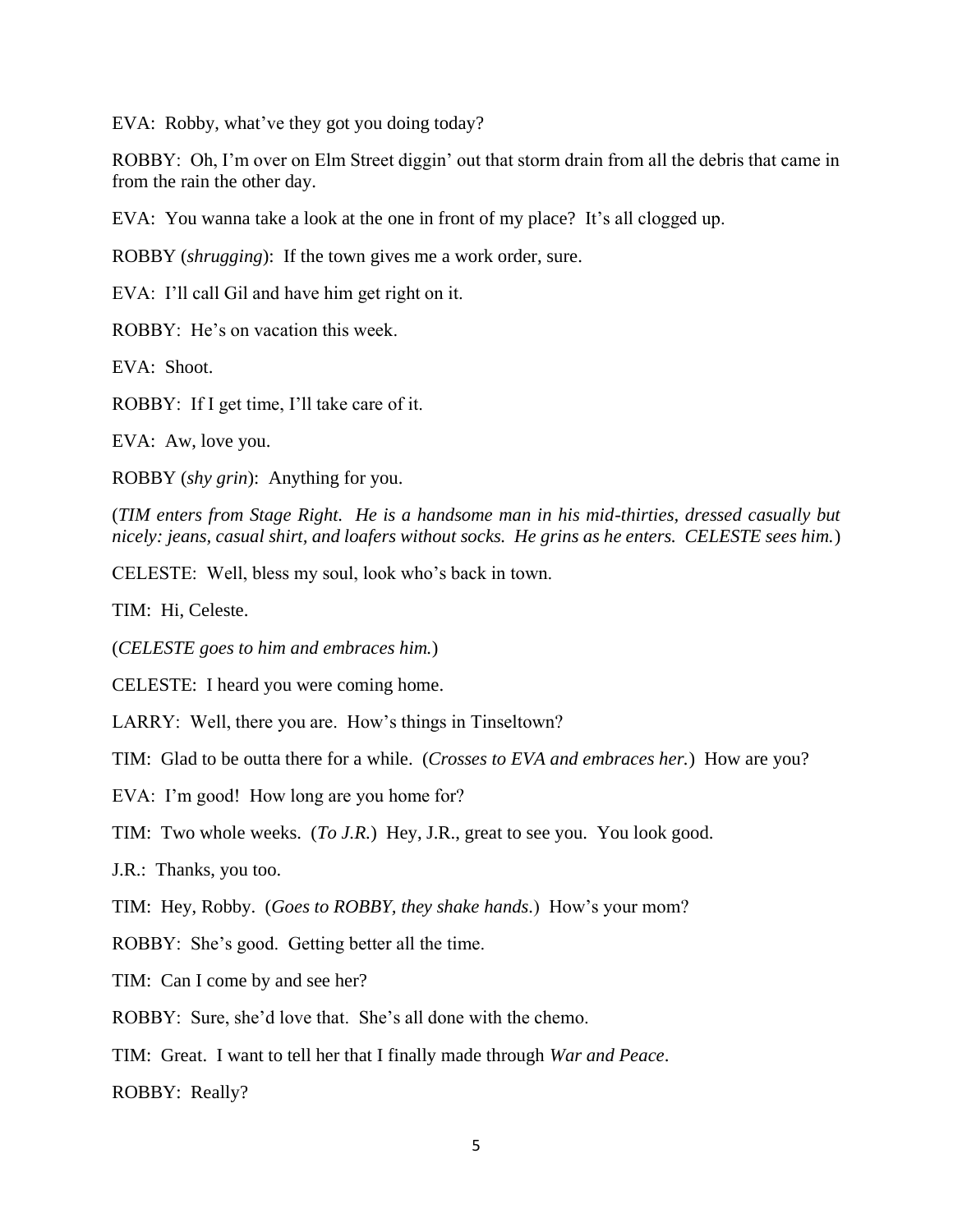TIM: To the bitter end. And without watching the movie.

GINA: You'll be the first of her students who won't be lying when they say they read it.

TIM (*laughing*): You were the one who made me read *Tess of the D'Urbervilles*. I should have gotten a medal for that.

GINA: Admit it; you loved it.

TIM: Only if I imagined you as the disgraced milkmaid and I was the handsome Angel.

GINA (*gigglesnort*): In your dreams, loverboy.

(*Everyone laughs.*)

CELESTE: Tim, you're too late for breakfast and too early for lunch.

TIM: Coffee's fine. Can I join you?

LARRY: Pull up a chair.

TIM: Thanks. How's things at the shop?

LARRY: Keepin' busy. All the new cars are run by computers so I spend more time downloading software than I do changing spark plugs.

TIM: Well, next time I come home I'll drive the Mustang and you can give it a real tune-up.

LARRY: You're still driving it?

TIM: Not every day, but yeah. Best car I've ever owned.

LARRY: It should be. You bought it off of me in high school.

TIM: Which explains why it still smells like farts and Marlboros.

CELESTE: What are you working on now, Tim?

TIM: I just finished up something called *Close Cover Before Striking*. Another action flick with lots of explosions and very expensive haircuts. Should be out next summer just in time to separate a lot of eighteen to thirty-six-year-old kids from their money and juice up their testosterone. Like they need that.

EVA: Are you the star?

TIM: No, I'm the star's best friend.

J.R.: Uh oh.

TIM: Yup.

EVA: What "uh oh"?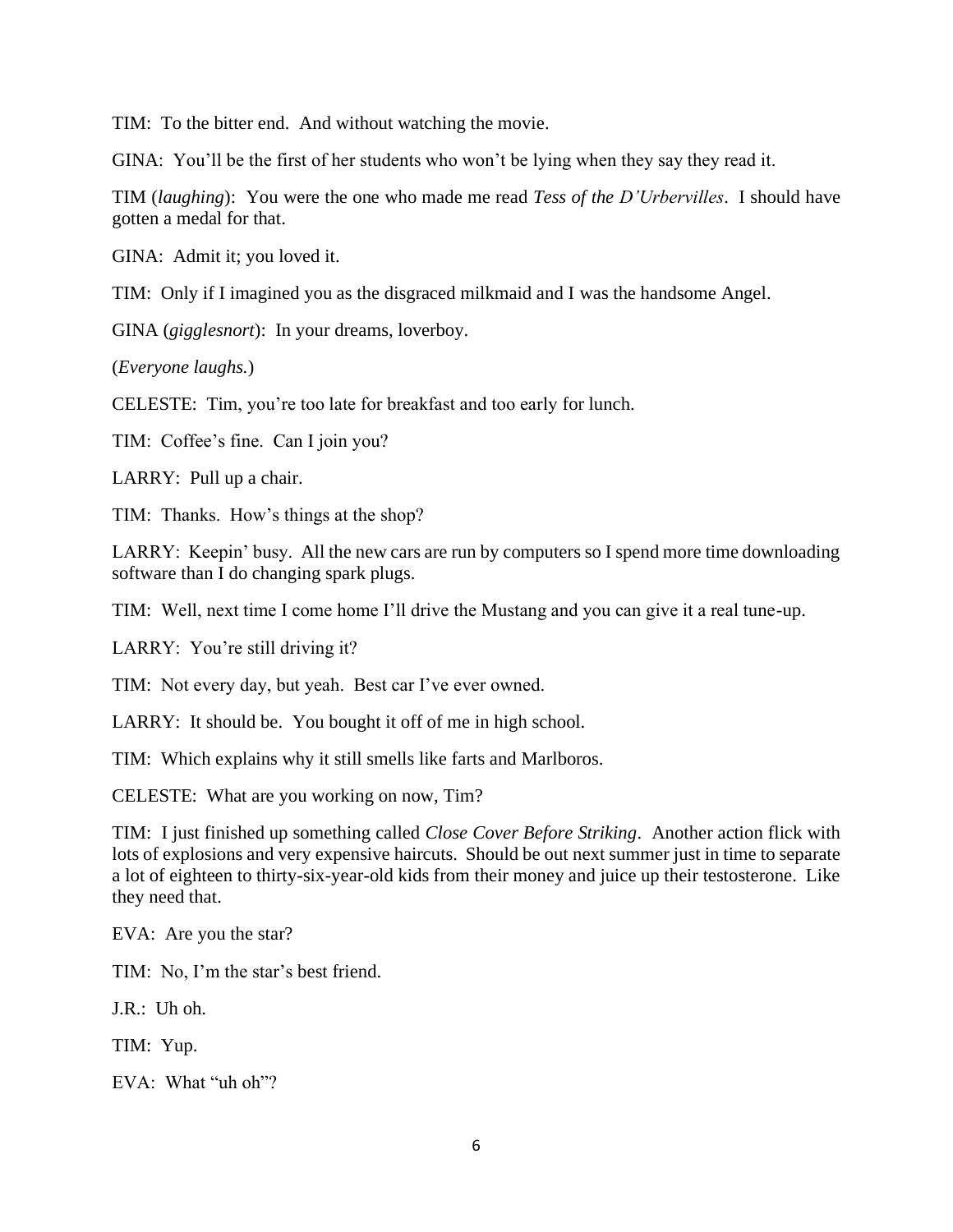TIM: Rule Number One of action movies: the star's best friend is doomed.

EVA: So…

TIM: Dead on page fifty-six. (*Shrug.*) It's okay. The star spends the rest of the movie avenging my death, I get paid, and I get to come home and hang out here. I've eaten in a lot of really fancy places, but I gotta tell ya, there's nothing like the home-style cooking at the Gateway Cafe. What's the lunch special, Celeste?

CELESTE: Meatloaf with mashed potatoes and green beans.

TIM: Better than Spago.

ROBBY: You said Rule Number One. Are there others?

TIM (*counting off on his fingers*): If there's a dog in the title, the dog has to die. If there's a fancy party scene with a swimming pool, someone's gonna get thrown in. If there's a custard pie within camera range, someone's gonna get it in the face. There's a bunch more.

GINA: The dog in *Beethoven* doesn't die.

TIM: Exception that proves the rule. *Old Yeller*. *Marley and Me*.

EVA: Old Yeller dies?

TIM: Oops. Spoiler alert.

EVA: I'm kidding. But I still blub up. I had a huge crush on Tommy Kirk.

CELESTE: Well, we're glad you're home. Bring your folks in tomorrow for breakfast on the house.

TIM: Will do.

(*RAY enters from Stage Right door. He is in his mid-fifties, wearing casual clothes: a button-down chambray shirt with an open collar and the sleeves rolled up, fresh jeans, and work boots. He stops once he's inside, smiles, and heads for the counter. Everyone sees him and watches him as he sits. EVA goes to him.*)

EVA: What can I get you?

RAY: How about a cup of coffee and one of those sweet rolls I've heard so much about.

EVA: Coming right up. (*To CELESTE.*) Mom, a sweet roll for the gentleman.

(*CELESTE exits to the kitchen. EVA gets a coffee mug and pours, puts the mug in front of him, slides the creamer and sugar to him and puts down a spoon and napkin. Meanwhile, LARRY, GINA, ROBBY, and TIM all look at RAY, then nod to each other as if to say, "Yeah, that's him." RAY stirs his coffee, takes a sip, smiles, and then turns to the others.*)

RAY: Morning, folks. How're you all doing?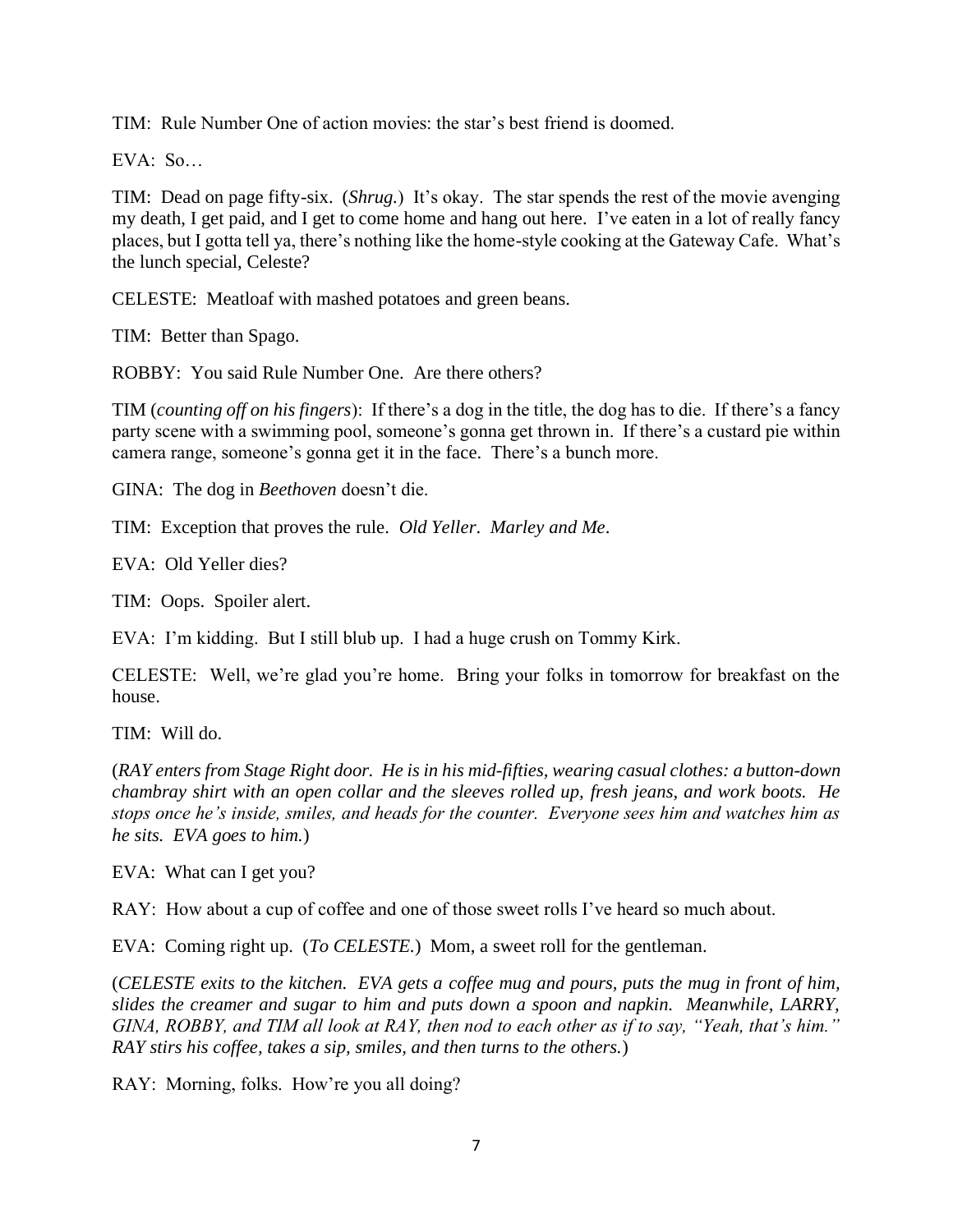(*The group nods and offers various replies such as "Okay," "Fine," "Good," "Uh huh," all softly spoken as they return their attention to their coffee mugs and each other, all the while glancing furtively at RAY.*)

RAY (*cont'd*): Nice day to get in the fresh air and sunshine and go for a drive.

LARRY (*genially*): For some of us.

ROBBY (*smiling ruefully*): Some of us have to work.

RAY: Well, yes, of course. Work's very important.

GINA: That it is.

(*Awkward silence. Then TIM looks at RAY.*)

TIM: You do this a lot?

RAY: Beg pardon?

TIM: This Henry the Fifth bit. Get out and wander among "the people."

RAY: I'm sorry?

ROBBY: He means like King Henry before the Battle of Agincourt. He dressed up like a soldier and mingled with his troops to find out what they really thought of him. Act Four, Scene 1.

RAY (*clearly impressed*): Well… Wow.

GINA: Is that what you're doing, Governor?

RAY (*chuckling*): Ah, you caught me.

GINA: Well, your disguise almost makes it with the work-shirt and jeans, but the boots need to look like they've been doing some actual work.

RAY: Almost wore my fringe jacket.

J.R.: Don't push it.

RAY: I just like to get out once in a while and see what's going on. You know.

LARRY: That's why you're traveling alone? No entourage? Not even a plainclothes officer?

RAY: I trust the people of this state. After all, they elected me. You elected me.

TIM (*chuckling*): Not all of us.

(*RAY looks closely at TIM. A look of recognition comes across his face.*)

RAY: Oh, wow. You're… Tim Ford. The actor.

(*TIM pulls out his wallet and looks at his driver's license.*)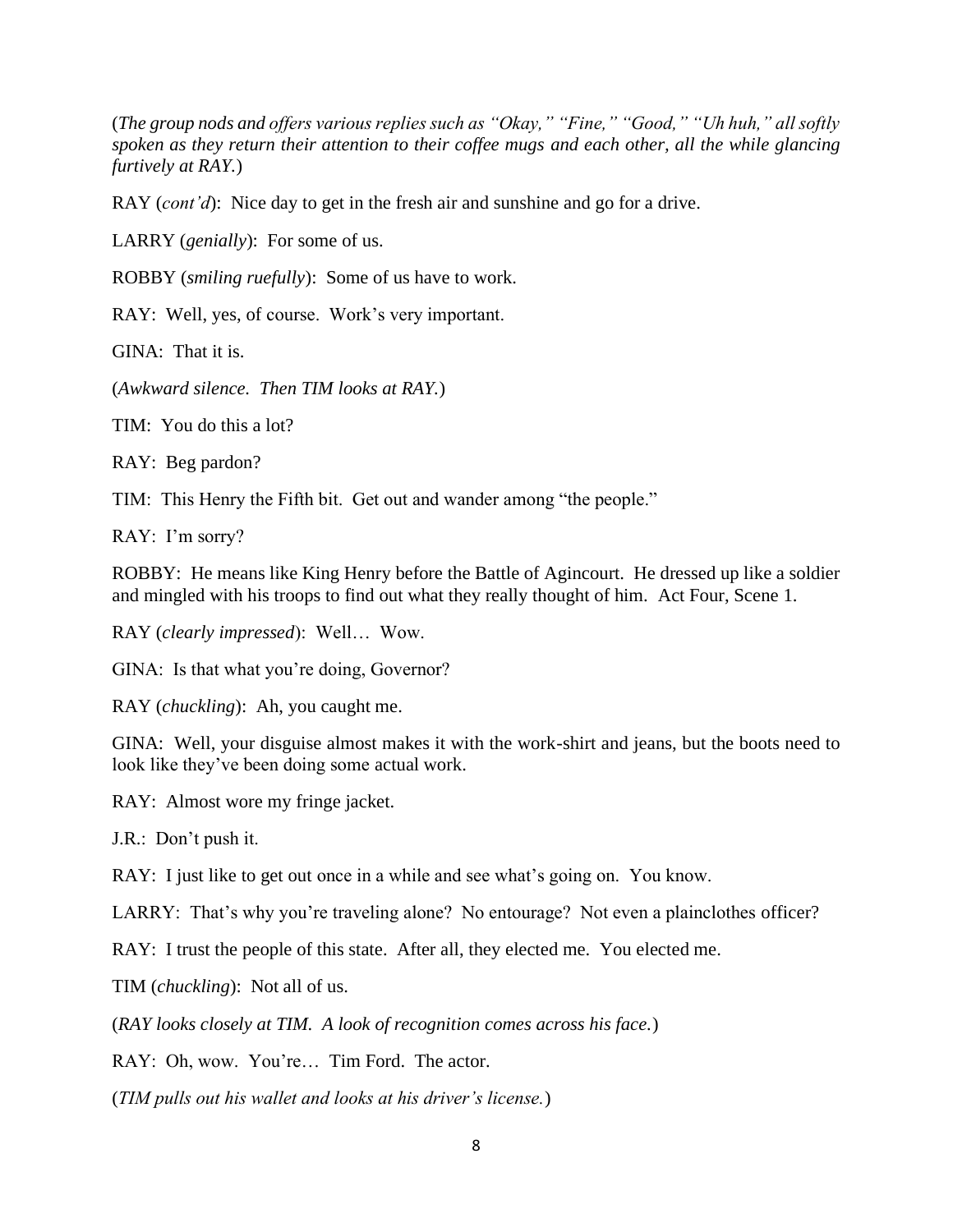TIM (*to the others*): By golly, he's right. I'm Tim Ford. And yes, I've done some acting.

RAY: I've seen all your movies, and I loved that TV series you were in a while back… what was it called?

TIM: *Capitol Dome*. A soap opera rip-off of *The West Wing*. But thanks; you were one of ten who actually watched it, other than the friends and family of the cast and crew.

RAY: Well, it's an honor to have you here in our state. What brings you by? Scouting out a location for your next major motion picture?

J.R.: He's from here.

RAY: Really?

EVA: Yeah. Didn't you know that?

RAY: No, I didn't.

LARRY: His dad owns the lumber yard.

RAY: He does?

LARRY: Yeah. For, what, Tim, the last twenty-five years?

TIM: Something like that.

(*CELESTE enters from the kitchen with the sweet roll on a plate*.)

CELESTE: I was there when they had the grand opening. Cut the ribbon with a chain saw.

RAY: What a great story. Nice to see that a small-town boy can make it in the big world. (*Beat.*) Any chance my team could get in touch with you about maybe doing an event.... You and me? My re-election's coming up....

(*RAY pauses, seeing the stony looks on everyone's faces.*)

RAY (*cont'd*): I'd be very honored if you would consider…

(*Absolutely no reaction from anyone.*)

RAY (*cont'd, faintly*): I mean, this town….

CELESTE: What about this town?

RAY: Well, you voted for me.

LARRY (*to the others*): We did?

ROBBY: I didn't.

J.R.: Neither did I.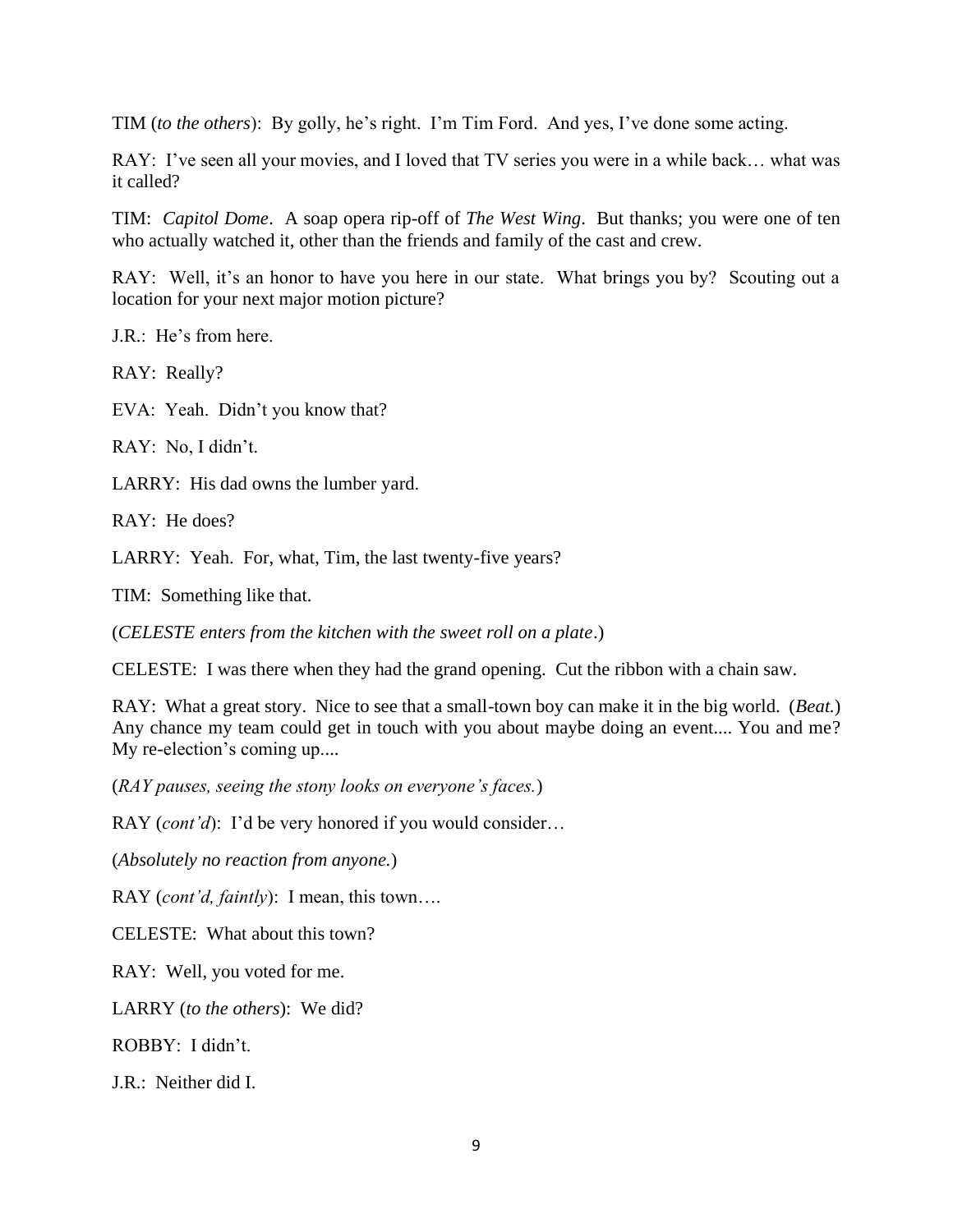GINA: What makes you think they did?

RAY: Well,  $I -$ 

TIM: Because you ran with "Make Our State Great Again" and told everyone that if they didn't vote for you, illegal aliens were going to take away all the good jobs and married lesbians would be lined up around the block to get free abortions. Public schools were a disaster and teachers are a bunch of freeloaders.

RAY: I never said that.

TIM: You implied that.

RAY: Well, illegal immigration is a real problem. People are coming across the border and having babies. (*He looks at GINA.*) No offense.

J.R.: Oh, shit.

GINA: Say what?

RAY: Look, it's nothing personal. I'm sure you're...

GINA (*with a calm demeanor that belies her cold fury*): Oh, no offense taken. As a matter of fact, I'm against illegal immigration myself.

RAY: Well, there, you see –

GINA: My father's family came to this part of the country from Spain in 1598 and have been here ever since. My mom is full-blooded Jicarilla [pronounced "Hick-a-REE-yuh"] Apache. So, my ancestors were hanging out in the plaza in Santa Fe while the "pilgrims" were trying to figure out the seating chart for the first Thanksgiving. (*Beat.*) Your ancestry is Irish, isn't that right?

RAY (*taken aback*): Uh, yeah.

GINA: Probably came over after the potato famine, right.

RAY: Yes, but… Look, I didn't mean…

GINA: If there's anyone who's an illegal immigrant here…

RAY: But we can't just open the borders.

ROBBY: Build the wall, right?

RAY: Yes! You understand.

ROBBY: Sure. Just be sure you build it in the right place.

RAY: Of course.

J.R.: 'Cause you never know who's gonna sneak across, right?

RAY: Right.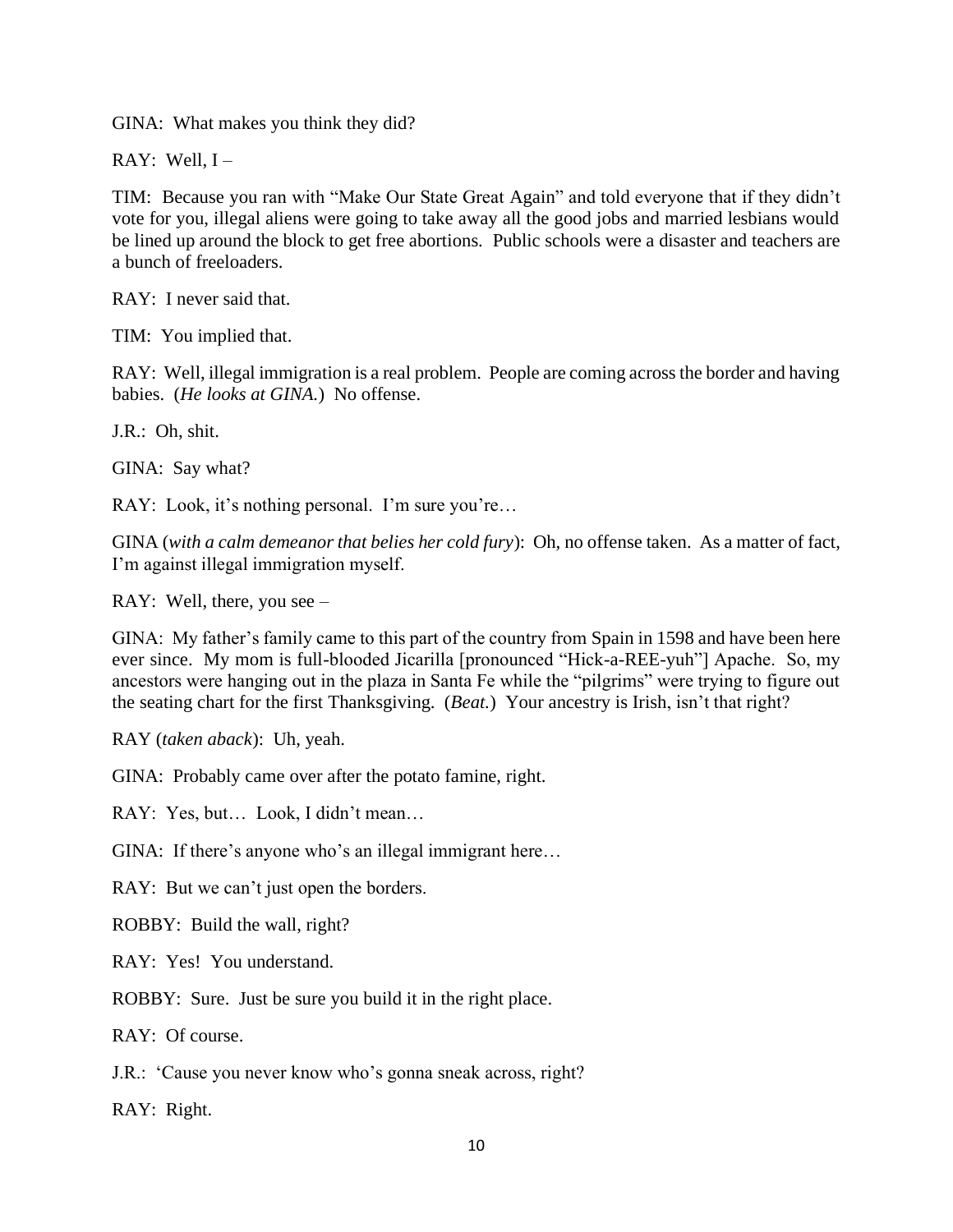ROBBY: Great! Keep building that wall down there and make 'em pay for it. And while you're at it, let's go after the queers, too.

RAY: Marriage should be between a man and a woman, yes.

ROBBY: Then you've got me on two counts. First, my dad came here on a student visa from Canada with my mom and me  $-1$  was five – and we've never been back.

GINA: You're a Dreamer.

ROBBY: That's right. And second…

(*ROBBY grins at J.R., who comes over and stands behind him, resting his hands affectionately on ROBBY's shoulders. ROBBY pats J.R.'s hand, then they both show off their wedding rings.*)

J.R.: Read us our rights, Governor. We'll go quietly.

ROBBY: If not fashionably.

TIM: And you thought all the liberals were in Hollywood smoking weed and driving Priuses.

RAY (*turning to LARRY*): Well, certainly you get it. I mean, you look like a man who's had to make a living using his hands… (*To CELESTE.*) You get it. Salt of the earth, working hard to make a go of it, small business struggling to get by… (*To EVA.*) And you…waiting tables for tips and worrying about… what do you worry about?

LARRY: What the hell are you talking about? I have a masters in mechanical engineering from M.I.T. I work on cars because I'm crazy about cars. Celeste quit a lucrative law practice because she loves to cook.

GINA: Eva here made a fortune in software development in Seattle before she got tired of listening to Bill Gates drone on.

RAY (*stunned*): Really?

EVA: I got tired of having to find places to spend all my money.

J.R.: Robby is finishing up his PhD in English literature.

ROBBY: To quote the immortal Bard, "Love looks not with the eye but with the mind, and therefore is wingéd Cupid painted blind."

LARRY (*standing up*): Just because we're in a small town and we look like a bunch of dumb hicks doesn't mean we fall for your bullshit. Your tax cuts are killing the schools and your sweetheart deals with the oil companies are killing people with their fracking.

ROBBY (*standing up*): Our well water hasn't been the same since they started. My mom got sick from it.

CELESTE: Post hoc ergo propter hoc. Gonna eat that sweet roll?

RAY: Hey, you can't blame all of that on me.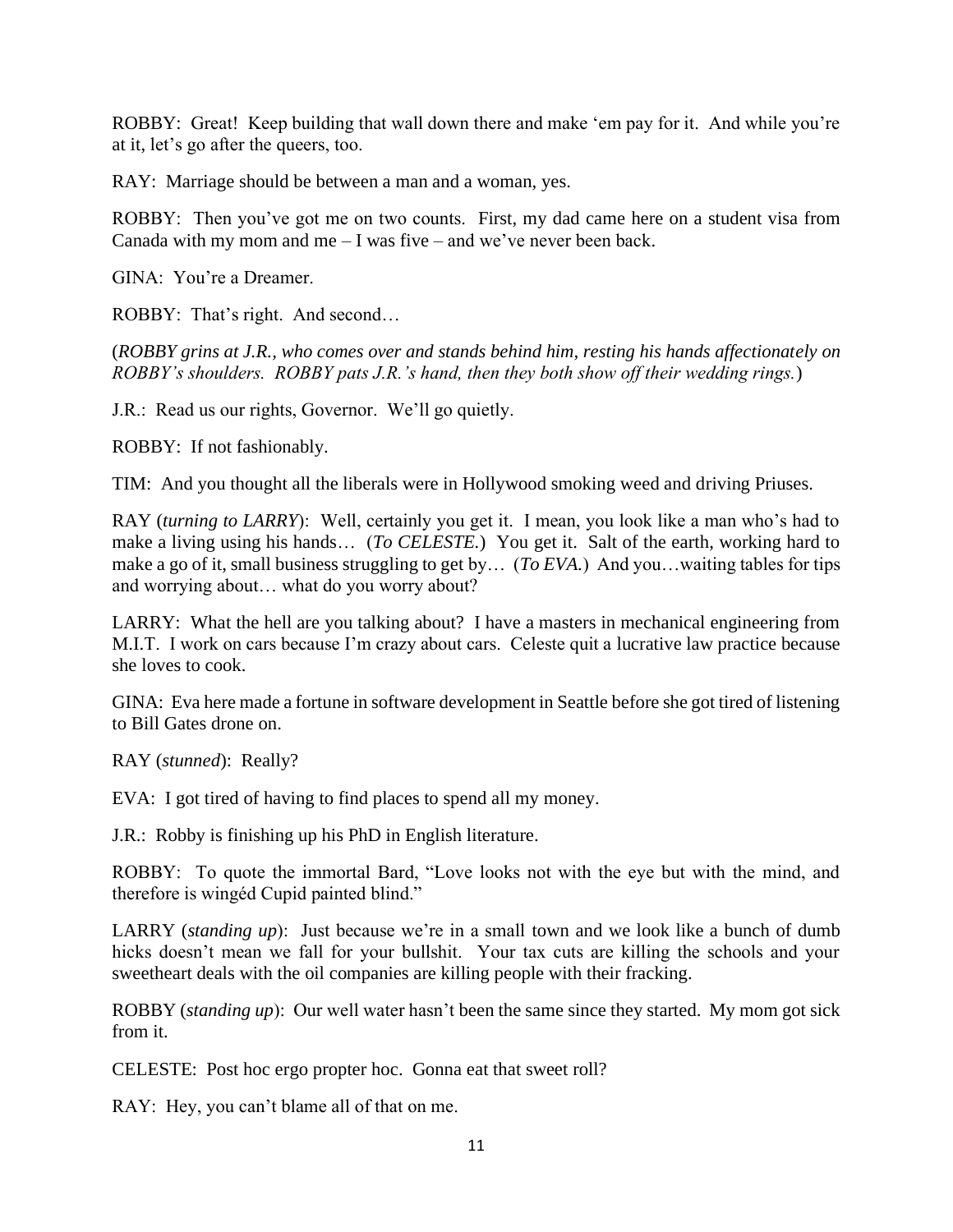ROBBY: Why the hell not? You're the one who told us it would bring jobs. Didn't tell us it was jobs at the hospital. Which, by the way, we can't afford because you're against "socialized medicine" and her state health insurance got cut off.

RAY: Well, I'm sorry but…

(*They all approach him slowly.*)

LARRY: But what?

(*RAY looks like a cornered animal as they slowly come towards him.*)

TIM: Hey, you're out among the people. You're getting it straight from the hoi polloi.

J.R.: Ahem.

TIM: Okay, directly from the hoi polloi.

CELESTE (*pointing the spatula at him*): I'm warning you. I'd think twice about trying your "man of the people" act again or you'll be sorry.

(*Tense pause as RAY looks at each one of them, reading their expressions with a growing sense of dread. Then, without warning, he bursts out laughing joyously, slapping his knees and clapping his hands. Everyone else is stunned, and they back away from him. He keeps laughing as the rest look at each other as if "What the…"? Finally, he stops and lets out a long sigh of relief.*)

RAY: Oh, God! It works!

EVA (*mystified*): What works?

RAY (*like Scrooge on Christmas morning*): I'm on your side! On everything! Let as many immigrants in as we can take! Tear down that stupid wall! Women should have a right to choose! Black lives matter! Love is love; who cares about the bathrooms! I've been trying to stop the goddam fracking since the day I got into office and fighting with them ever since. And yes, healthcare is a right! We should all have it! Schools should be gilded palaces of learning and teachers paid six figures!

LARRY: Well then... why the hell didn't you run like that in the first place?

RAY: Because I knew if I did, I'd get beaten like hammered dog shit. All those right-wingers with their guns and pitchforks would never vote for me if I ran on what I really believe in.

ROBBY: So, all of that back there… that was just an act?

RAY: Yes! And you all fell for it. That means if I can sell you on it, it's a cinch the rest of 'em out here in the weeds will go for it.

TIM: That has got to be the most cynical thing I've ever heard of.

RAY: Coming from someone who makes a living in the movies, I'll take that as a compliment.

TIM: Touché.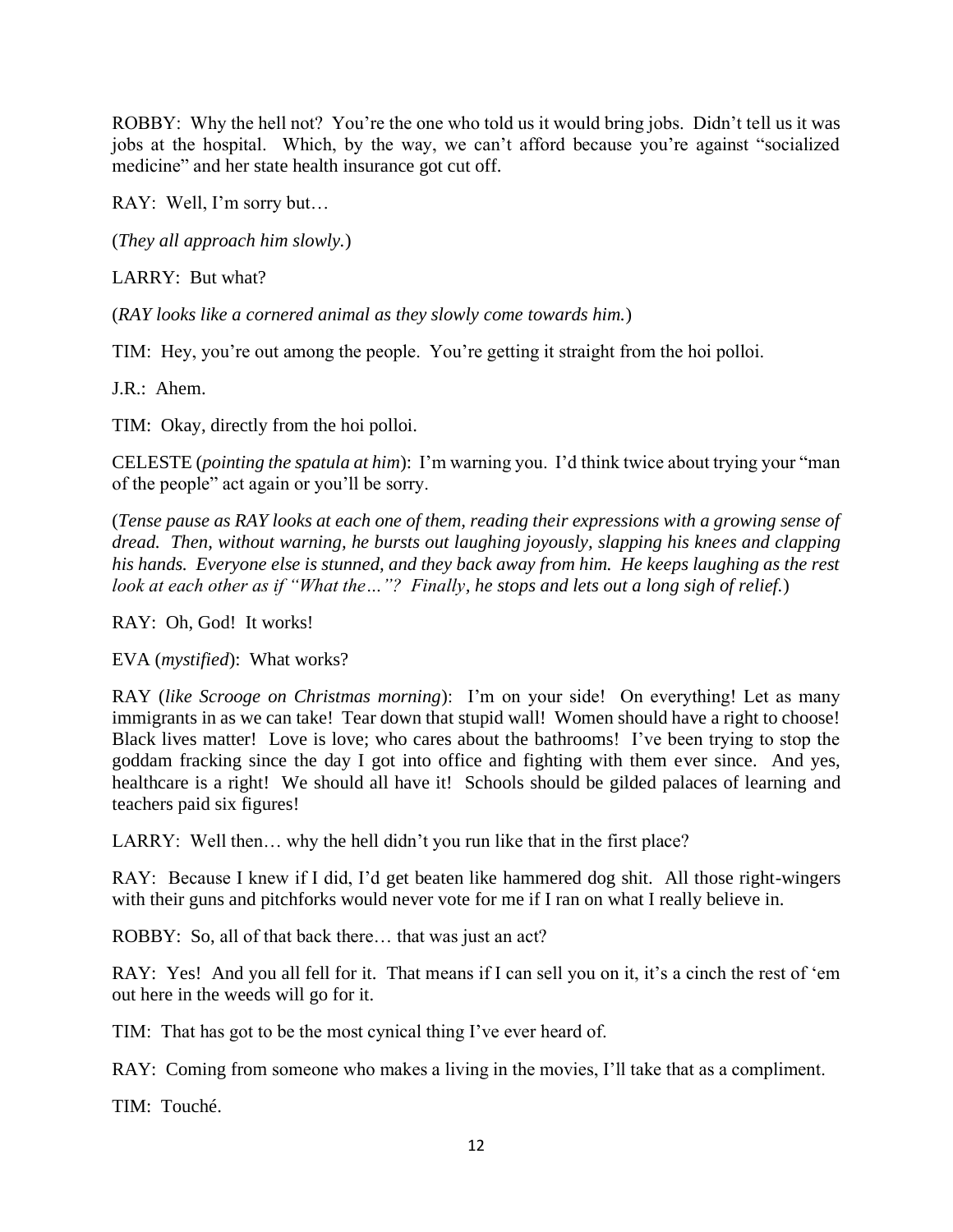CELESTE: Well, holy…

RAY: Well, friends, I'd love to sit around and chat all day, but I've got places to go and stories to tell. (*To EVA.*) Can I get that sweet roll to-go?

(*EVA bags the sweet roll for RAY and he heads for the door.*)

RAY: Thanks a lot, folks. It's been fun! See you on Election Day!

(*RAY waves and exits Stage Right. Beat as we hear a car start up and drive off.*)

LARRY: Well, if that don't beat all.

TIM: No shit.

GINA: Dios mio.

EVA: How about that.

ROBBY: Wow.

J.R.: You said it.

CELESTE: Jesus, Mary, and Joseph.

(*Beat.*)

J.R.: I've got five bucks and a Bible tract that says at this moment he's pulling in to the Ten Pin Bar and selling that crowd that first load of bullshit.

ROBBY: No bet. They'd fall for anything.

LARRY (*to GINA*): You think he bought it?

GINA: What, your line about your masters in engineering from M.I.T.?

LARRY: I've been to Boston once.

EVA: And Gina and I took a class in Microsoft Word in high school. (*To CELESTE.*) Where'd you come up with that "post hoc ergo" whatever that was?

CELESTE: Father Webster says it all the time. It's his version of "It is what it is," I think.

GINA (*going to the door*): Some lawyer. We'll make a Latina of you yet.

CELESTE: First get me my potting soil.

(*GINA exits.*)

ROBBY (*to J.R.*): Thanks for the PhD.

J.R.: Good thing you remembered that stuff from Shakespeare.